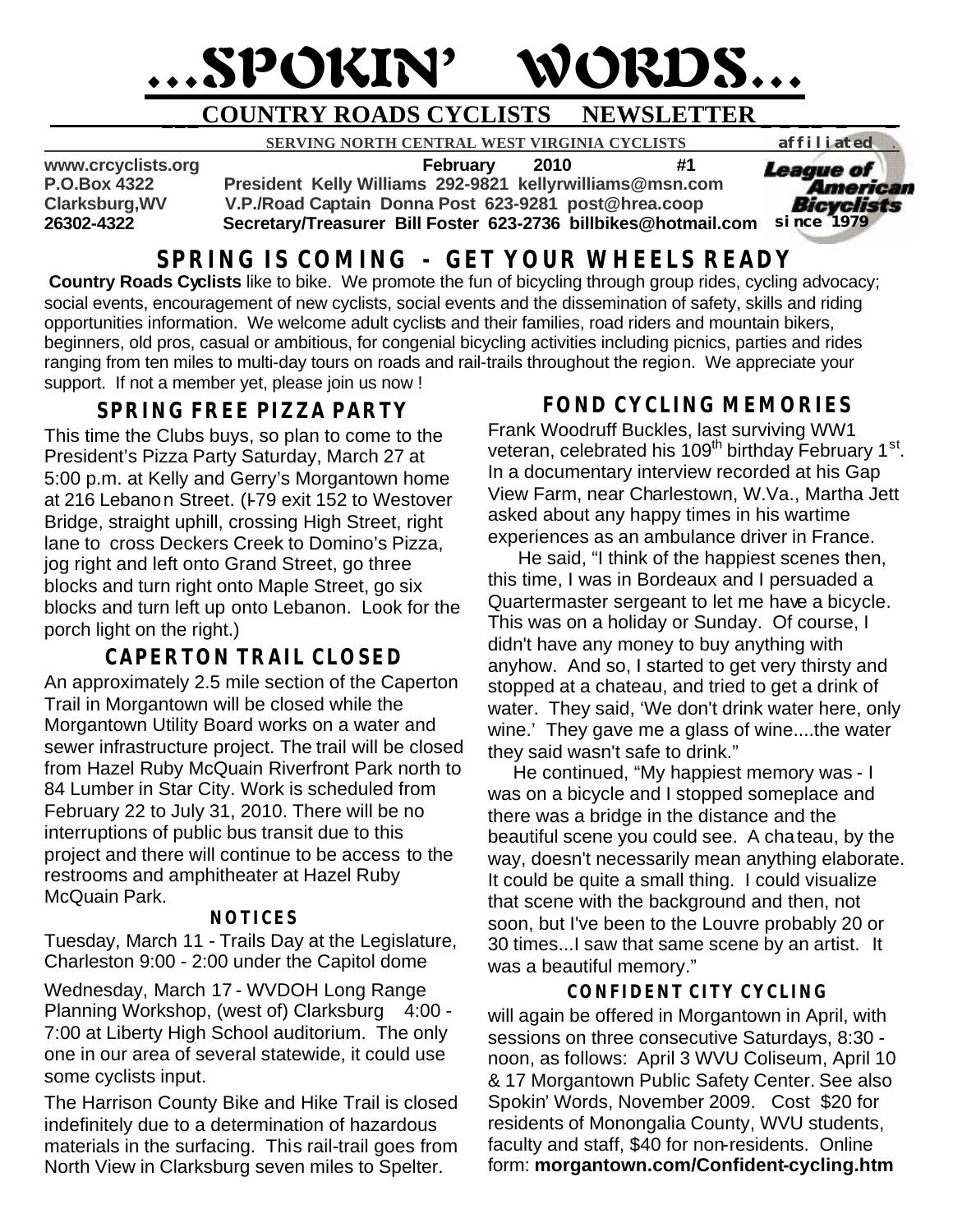**OFFICERS MET** November 5 and February 22 in Clarksburg for reporting and planning sessions. Any member is welcome to attend any officers meeting. Contact any officer for the time and place of the next meeting. At the February meeting a proposal that the Club help as course marshals with five local ARBA races was considered and declined because officers felt unable to commit the members. The treasurer reported a year end balance of \$1285.03 less secretary's 2009 expenses of \$12.87 paid in February. Membership was reported as 75 paid for 2010, including 22 in Harrison Co., 21 in Monongalia Co., 21 other West Virginians and 11 out-of-state. (We had 136 in 2009)

**DUES ARE DUE** with no increase in rates: \$10 for individuals, \$12.50 for families. A flier is included with this newsletter unless we already have your 2010 dues. It is also posted on our web sites: crcyclists.org and at groups.yahoo.com/sports/group/ CRCyclists. We hope to see your renewal, even as we are looking for new members, so tell your cycling friends about us.

**HELP ! WE NEED A NEW WEBMASTER for crcyclists.org**. It is an easy job if you know html and css, but our officers are not that smart. In the interim we will be maintaining our Yahoo groups archive site with current ride schedules and newsletters, but it can be hard for strangers to find us there. You can get there by going to **www.groups.yahoo.com** and signing up with an address and password, then join the group at: groups.yahoo.com/sports/group/ CRCyclists.

# pizza pig-OUT DRAWS A CROWD

A big snowstorm blew in and gave us all the snow they hoped to get at Whistler, so we postponed our pig-out by e-mail notice and rescheduled for the next Saturday, February 13. It was still a cold winter's eve when nineteen CRC members came to Collessano's to enjoy the food and chatter, and perhaps we gained a new member, as our waitress seemed pleased to learn of the Country Roads Cyclists and our activities.

|         | Attending were: Mike & Betsy |               | , Don & Jeanette |                 |
|---------|------------------------------|---------------|------------------|-----------------|
| Dan     | , Mark, Kari & Carissa       |               |                  | , Bill , Laurel |
| , Craig | , Ray                        | & Susan       | , Dave           |                 |
| Donna   | Mark                         | , Jim & Sandy | and Kelly        |                 |

# COUNTRY ROADS CYCLIST TO UGANDA

Member Michael "Ty" recently departed for Uganda to begin pre-service training as a teacher training and community development Peace Corps volunteer. Upon graduation he will train primary school teachers in technology. He graduated from WVU in 2005 with a masters degree in geography. His Potomac Highlands tour was featured in Nov. "Spokin' Words."

### WELCOME OUR NEW MEMBERS

Doris - Albright, Jeni - Lost Creek, Michael adds family - Buckhannon

# The next Great Allegheny Passage

That was the headline in the *Pittsburgh Post-Gazette* last November 14, reporting on the goal of the Erie - Pittsburgh Trail Alliance, "a consortium of 12 rail-trail groups working with state and national advocacy organizations toward connecting non-motorized trails between Pittsburgh and Lake Erie." If they can get out of Pittsburgh, it looks like they will follow the Allegheny River at least as far as Franklin. The Erie end was not discussed in the article.

Meanwhile, the real GAP continues to be developed northwest from McKeesport toward downtown Pittsburgh, with Allegheny County Executive Dan Onorato announcing a goal of finishing the trail by November 2011, according to the *Post-Gazette*. (Oct.3)

# THE CHOSEN WILL RECEIVE

A brand new mountain bike and helmet cam, Branded riding gear and more for cycling friends, and A trip to the 2010 Sea Otter Classic in mid-April in Monterey, California.

This is the offer recently sent to IMBA clubs from a new IMBA partner making new high-performance mountain bikes. They are looking for ten "enthusiastic riders to test their new bikes, post videos of their adventures and represent them at the Sea Otter Classic." To apply, you need to fill out an entry form and upload to their website an essay and photo or video stating why you should be selected. The search began February 15 and ends March 15, so if interested, contact secretary Bill Foster immediately.

# women's mt. bike weekends

Elk River Touring Center announces two women's mountain biking weekends with Sue Haywood. Dates are May 21-23 and September 24-26 to be held at their Slatyfork facilities. Rates are \$359 - 409 per person double occ., 15% discount for registering with a friend. see **ertc.com:108/events?.com** (call 866 572-3771)

# Pittsburgh's dirty dozen

The 27<sup>th</sup> annual Dirty Dozen was held November 28 in Pittsburgh, challenging cyclists to survive the climbs of thirteen of the toughest hills in town. Morgantown's Betsey Shogren dominated the women's field with the best times on all but one of the climbs. CRC members Ryan and J. R. (who bragged on his blog about being the heaviest finisher ever at 240 pounds, confirmed on founder Danny Chew's blog) were among the participants.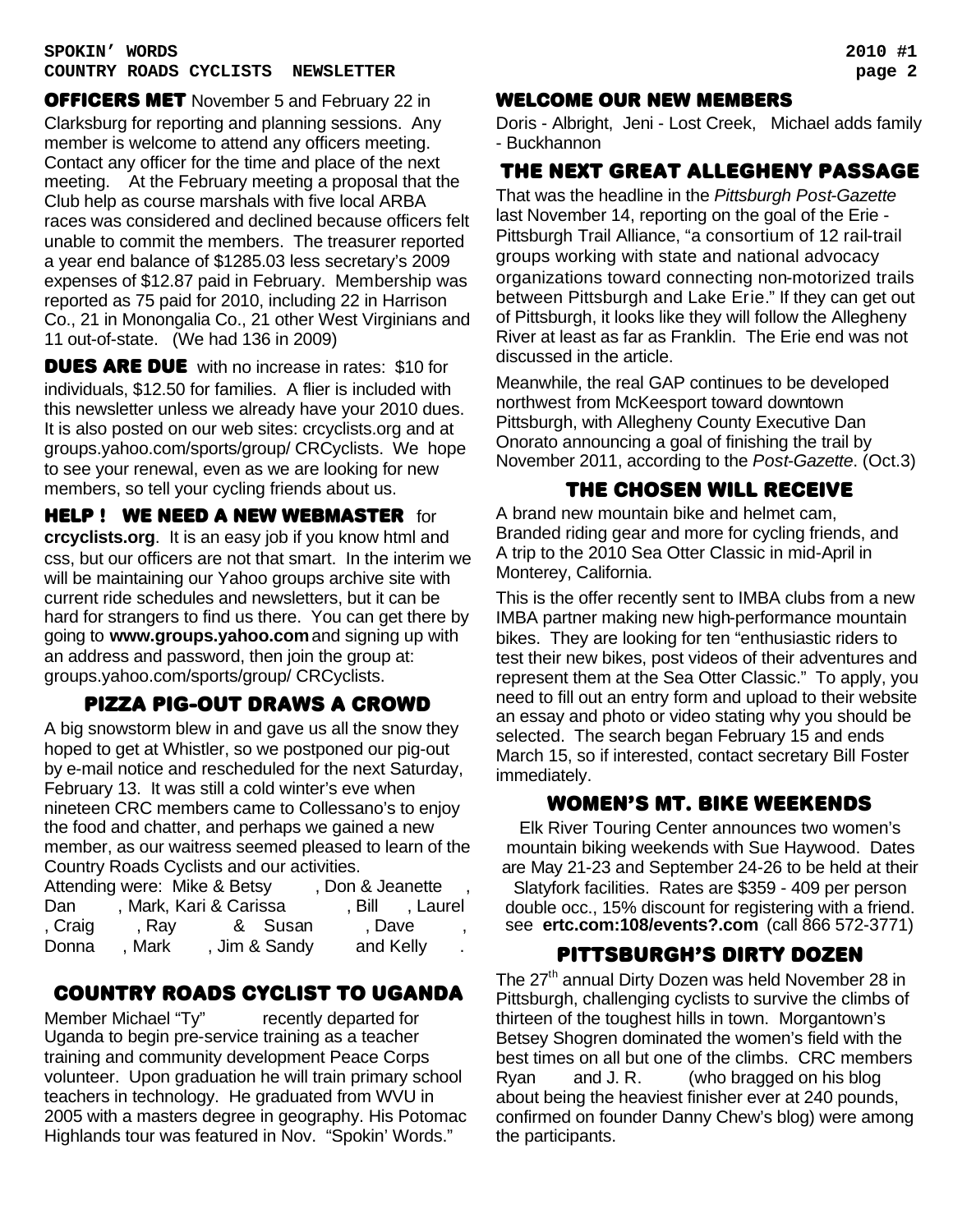# Return to the Great Allegheny Passage and Beyond

by Kelly Williams

Bruce was back in our area last fall. He came to ride the GAP and C&O Canal Towpath with Seattle friends John and Carrie. They had cycled with him on his Bangkok 2 Saigon tour in the Far East a few years ago (Spokin' Words, March - April 2007), but this was their first tour in the US East. I was invited to join them as the GAP expert, from our Club tour in August. (Spokin' Words, September - October 2009) Bruce planned to use his van as a sag and for restaurant hotel scouting.

Day 1 - Tuesday, 10-6) We loaded the bikes in the van and drove to Connellsville, Pennsylvania with a Plan - Bruce would drive the van to the lunch spot and bike west to meet the three of us coming east on the trail, then bike with us to the van. As it turned out, even though we took our time on a fine, dry October day (in contrast to the rains of August), we didn't see Bruce until we got to Ohiopyle. It turned out that it often took him as long to drive, park, get organized and start biking as it took us to get there. We lunched at the Firefly Grill and continued on towards Confluence, with Bruce again driving the van. This time he did catch us on the trail and he also found a great place to stay in Confluence.

 The River's Edge had a cabin right on the Youghiogheny River with three bedrooms, two bathrooms and a kitchen, plus breakfast in the morning,. Dinner was at Sister's, and we arrived just before they closed. We spent the evening walking around the town and talking in the cabin.

Day 2 - Wednesday) The goal was Frostburg. We also had lunch in Rockwood at the Opera House, just like in August. (hot soup and homemade granola bars) It was a crisp fall day in the 50's, cloudy and blustery, with the trees losing their leaves. It was so windy at times we were concerned about whole trees being blown down on the trail. After photos at the Savage Tunnel overlook, we biked on to Frostburg where we dined at the Italian restaurant and stayed at the Gunter, and of course visited the museum and jail in the basement.

Day 3 - Thursday) After breakfast at a diner across the street from the Gunter, we descended down the street to the trail and downhill all the way to the outskirts of Cumberland. Views into the valley were tremendous and the clear blue sky of a cold fall day was invigorating. The trail, paved through the outskirts of Cumberland, took us directly to the C&O Canal Towpath trailhead visitor center at the railroad station in Cumberland.

# **Voorbicham Road Race**

# APPALACHIAN BICYCLE RACING ASSOCIATION - - 2010 schedule

**abra road race series www.abraracing.com.** April 3 **Morgantown Road Race** APRRS # 1 Race Director J.R. Petsko Morgantown, W.Va. May 8 **New Martinsville Road Race** APRRS # 2 Race Director Aron Yuveta New Martinsville, W.Va. May 16 **IUP Road Race** APRRS # 3 Race Director Steve Cummings Indiana, Pa. May 29 **Tour of Tucker County Road Race** APRRS # 4 Race Director J.R. Petsko Thomas, W.Va. June 26 **Hilly Billy Roubiax Dirt Road Race** Director J.R. Petsko Morgantown, W.Va. July 3 **Barbour Detour Road Race** APRRS # 5 Race Director Thad Kelley Philippi, W.Va.

 August 14 **Appalachia Visited Road Race \*\*** APRRS # 6 Race Director J.R. Petsko Kingwood, W.Va. September 18 **WV State Time Trial Championship \*\*** Time Trial Race Director J.R. Petsko Kingwood, W.Va.

### **abra cyclecross race series \*\* Denotes West Virginia State Championship Races**

- October 2 **Little Washington Cyclocross** APCXS # 1 Race Director J.R. Petsko Washington, Pa.
- October 16 **Fayetteville Cyclocross** APCXS # 2 Race Director Josh Feazell Fayetteville, W.Va.
- October 23 **Steel City Cross** APCXS # 3 Race Director J.R. Petsko Pittsburgh, Pa.
- October 30 **Marilla Cyclocross** APCXS # 4 Race Director Gary & Marc Morgantown, W.Va.

|  |  |  | November 6 WV Night Club Cyclocross APCXS # 5 Race Director Mike Miller Lost Creek, W.Va. |  |
|--|--|--|-------------------------------------------------------------------------------------------|--|
|  |  |  |                                                                                           |  |

- November 13 **Morgantown Monster Cross \*\*** APCXS # 6 Race Director J.R. Petsko Morgantown, W.Va.
- November 20 **Mason Dixon Cyclocross** APCXS # 7 Race Director J.R. Petsko Morgantown, W.Va.
- November 21 **Bruceton Mills Cyclocross** APCXS # 8 Race Director Don Parks Bruceton Mills, W.Va.
- November 27 **ABRA Cyclocross Championships** APCXS # 9 Race Director J.R. Petsko Waynesburg, Pa. Series Championship Race

# HERE'S SOME EASY KARMA

J. R. took on the challenge of developing the two racing series above for cyclists, and now he'd really appreciate some help from cyclists who won't be racing on five Saturdays. Does that sound like us - Country Roads Cyclists? He is looking for course marshals for the following road race series events, on April 3, May 29,

June 26, August 14 and September 18 and it would help promote our Club as well as the sport. It's easy and usually enjoyable, but it does take some weekend time. (You may be able to bring you bike and ride from the registration area to the assigned intersection and back.) Please contact J. R. at jrpetsko@hotmail.com or call Club officers Bill or Kelly. Thanks.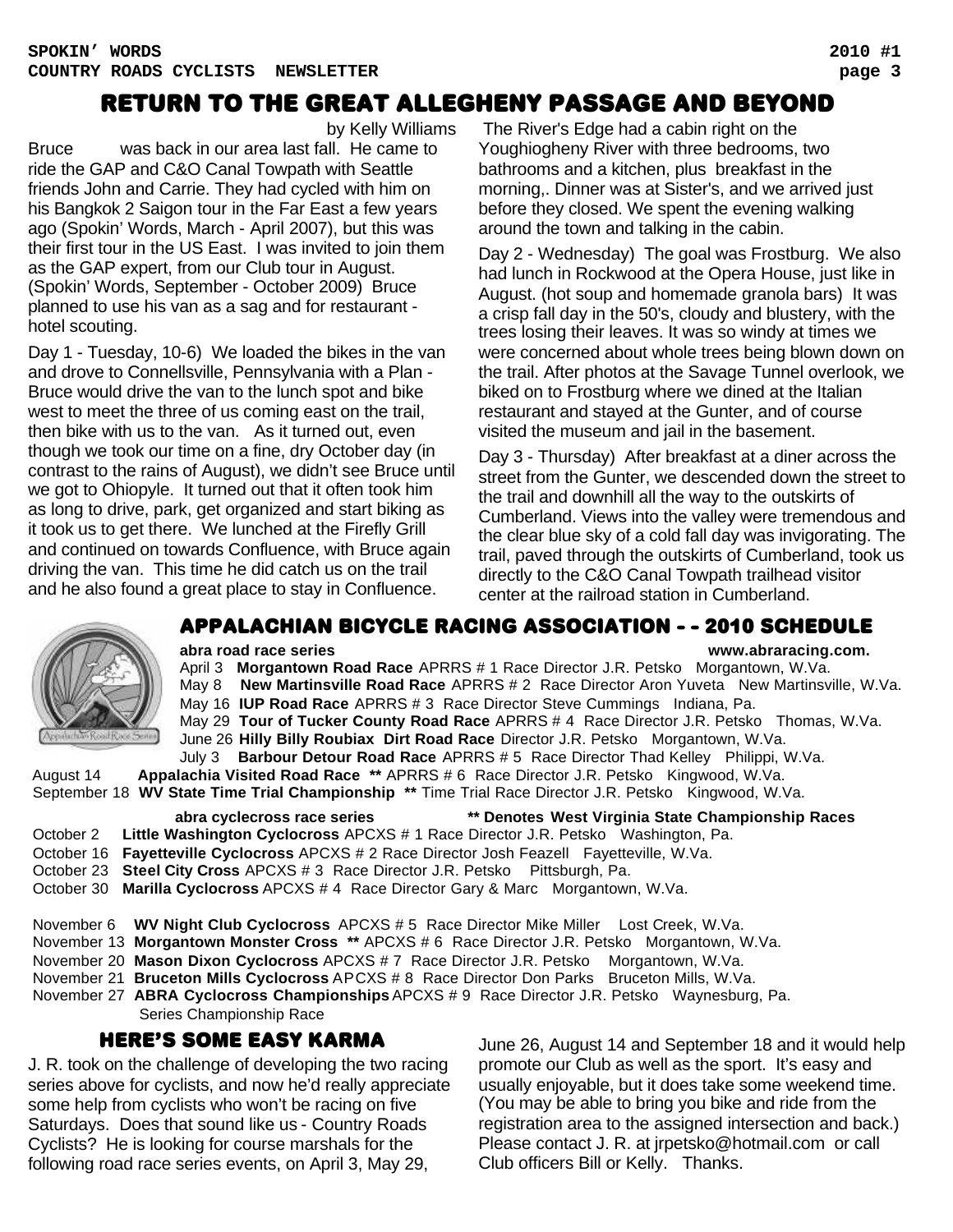### **COUNTRY ROADS CYCLISTS NEWSLETTER page 4**

# REGIONAL EVENTS

**NATIONAL BIKE SUMMIT** LAB March 9-11 Wash,D.C. \$580/475 member bikeleague.org

**CYCLE N. C. SPRING WEEKEND** April 9-11 Edenton,NC tour \$130/115online +\$15aft 3-9 ncsports.org/cncevent2.php

**ROSEBUD RIDE** London,KY 24-105m April 17 rosebudride.com \$25/30aft.4-7

**PSP BENEFIT RIDE** Hershey,PA April 24 32/38/62 \$25 pspmetriccentury.com

**GREAT GREENBRIER RIVER RACE** April 24 **pre-reg.only, by Apr.12** \$40 greenbrierrivertrail.com run canoe bike

**3 STATE 3 MOUNTAIN CHALLENGE** May 1 Chattanooga,TN \$46/50aft.4-1 Chattbike.com 62/100miles

**BIKE NEW YORK the Great Five Boro Bike Tour** May 2 42 miles \$60 online Bikenewyork.org

**TOSRV** Columbus,OH 200miles May 8-9 \$47/57after 3-15 Tosrv.org

**ALA GREENBRIER TRAIL BIKE TREK** May 13-16 fundraiser 3d=100m, 2d=70m \$50 +\$450/400pledges mrsnv.com/evt/home.jsp?id=2338

**JACKSON COUNTY CASA CLASSIC** May 15 or 16? Ripley \$30 20/40/60 casa5wv.org/events.html

**PEDAL PITTSBURGH** from Station Sq. May 16 \$25/30after 5-8 6/15/25/35/50/60 pedalpittsburgh.org

**XTERRA ACE BIG CANYON Off-Rd Tri.** May 23 Thurmond s1.5m, r7m, mt.b10m aceraft.com

**NO FRILLS TANDEM WEEKEND** May 28-30 \$1 Seville,OH akronbike.org

**CYCLING DOUBLEHEADER Wilderness Road Ride** \$20/25after 5-15 May 29 Radford,VA14/29/38/58/78m **Mountains of Misery** \$65/95after5-16 May 30 Newport,VA 100/125m cyclingdoubleheader.com

**WV RAVE** Habitat for Humanity rides June 5 Cowan \$50 websterwv.com/events.html

**PEDAL FOR A CURE BICYCLE TOUR** June 5 Elkins, Parsons on rail-trail peggyb1119@yahoo.com

**MARIETTA RIVER RENDEZVOUS** June 5-6 Marietta,OH \$55 + mariettarcc.org gym floor free/dorm \$40

**24 HOURS OF BIG BEAR** Hazelton mt.bike race June 12-13 grannygear. com /races/Bigbear/index.shtml

**SNOWSHOE MT. BIKE RACE SERIES** June18-20,July23-25,Aug.27-39,Oct.1-3 snowshoemtn.com (304) 572-5812

**BIG WALKER CENTURY RIDE** June 19 Wytheville,VA 25/40/62/100 bigwalkercenturyride.com \$40

**NATIONAL 24 HOUR CHALLENGE** June 19-20 Middleville,MI road n24hc.org \$75/95after4-30,\$120aft.5-31

**GREAT OHIO BICYCLE ADVENTURE** June 19-26 Logan,OH tour loop goba.com \$190/200 after 4-30

**BICYCLE TOUR OF COLORADO** June 20-26 330+m Gunnison \$380 bicycletourcolorado.com

**BIKE VIRGINIA Staunton Loop** June 25-30 \$360+ ~50 miles/day bikevirginia.org

### WEST VIRGINIA MOUNTAIN BIKE ASSOCIATION - -

### **mtb xc racing see wvmba.com**

Apr 18 **BIG BEAR LAKE BIKE CLASSIC** #1 (304) 379-4382 May 2 **CHALLENGE AT MOUNTWOOD** #2 XC downhill May 16 **THE CRYING WOLF CHALLENGE** Bluefield (304) 543-1120 May 23 **TOUR de LAKE** at Charles Fork Lake, Spencer #3 (304) 927-5821 June 6 **CHIEF LOGAN WILDERNESS CHALLENGE** Logan (304) 855-1025 July 4 **RACE TO LIL MOE'S PLACE** Philippi #6 (304) 457-6090 July 11 **VALLEY FALLS CHALLENGE** #8 (304) 592-5977 July 18 **BLACKWATER BIKES W.VA. CHAMPIONSHIP** #7 (304) 259-5286 July 25 **LITTLE BEAVER CHAINRING CHALLENGE** Beckley #9 (304) 253-5202 Aug. 1 **BLACK BEAR RACE** Kanawha S. F., Charleston #13 Aug. 15 **THE DIRT DERBY** Barboursville, #11 (304) 743-9510 Aug. 22 **ACE NEW RIVER BIKE FEST** Oak Hill #12 (800) 787-3982 Aug. 29 **HENRY CLAY 30K** at Coopers Rock #15 Sept.12 **BOB EVANS FARMHAND XC** Rio Grande,OH #14 (740) 645-6379 Sept.26 **CREEK TO PEAK** Eleanor (304) 389-3934 **Championship** Oct. 3 **24 HOURS CREEK TO PEAK** Eleanor (304) 389-3934

**Eastern Tandem Rally** Saratoga Sp.NY July 2-4 \$720**/**tandem team + hotel easterntandemrally.org

**TOUR DE FRANCE** July 3-25

**SCENIC MOUNTAIN TRIATHLON ?** July Richwood no details

**GREENWAY SOJOURN** July 17-24 \$795/895aft.4-1 tour ~50mpd Camden,NJ railstotrails.org

**BON TON ROULET** Finger Lakes tour July25-31 Auburn,NY bontonroulet.com

**MATES 09** Warrenton,VA Aug.6-8 \$450/tandem team easterntandemrally.org

**MOUNTAIN MAMA** Monterey, VA Aug.7 27/56/70/100+ \$50/60 after July 1 bikemountainmama.homestead.com

**MedExp.SPIRITofMorgantownTriathlon** Aug. 8 Morgantown sprint, olympic and half-marathon swim/bike/run fees vary mountaineertriathlon.com

**WILD 100** mt. bike endurance race Aug. 14 Slatyfork \$110/140 aft.7-31 ertc.com

**CHEAT MT. CHALLENGE** century ride Aug. ? Snowshoe wvcf.org

**W.VA. COUNTRY ROADS MS150** Aug. 28-29 \$30 + \$250pledges road or rail-trail from Lewisburg. nationalmssociety.org/site/pageserver? pagename=BIKE\_WVT\_homepage

**HANCOCK HORIZONTAL HUNDRED** Sept.13 Findlay,OH \$23/28,-\$5online 36/67/100m hancockhandlebars.org

**SEAGULL CENTURY** Salisbury, MD Oct. 9

### 2010 SCHEDULE

**WEST VIRGINIA – VA ULTRA SERIES** June 20 **MASSANUTTEN HOO HA!** 

McGehenysville,VA (800) 207-6277

- June 27 **THE WAYNE ULTRA** Marietta,OH
- Aug. 7 **BIG BEAR LAKE MTB ULTRA**  Bruceton Mills (304) 279-4382

Sept. 5 **ACE ADVENTURE** (800) 787-3982

Sept.19 **REVENGE of the RATTLESNAKE** ultra championship, Davis (304) 259-5286

**NON RACING EVENTS**

May 15 **SHINGLE TREE SHUFFLE** fun ride Elkins (304) 636-0219

June 25-27 **CANAAN MT. BIKE FESTIVAL** Davis, women's clinic, rides suzehaywood@yahoo.com

Aug.21 **TheWHITMEADOW RENDEZVOUS**  fun ride Davis (304) 636-0219